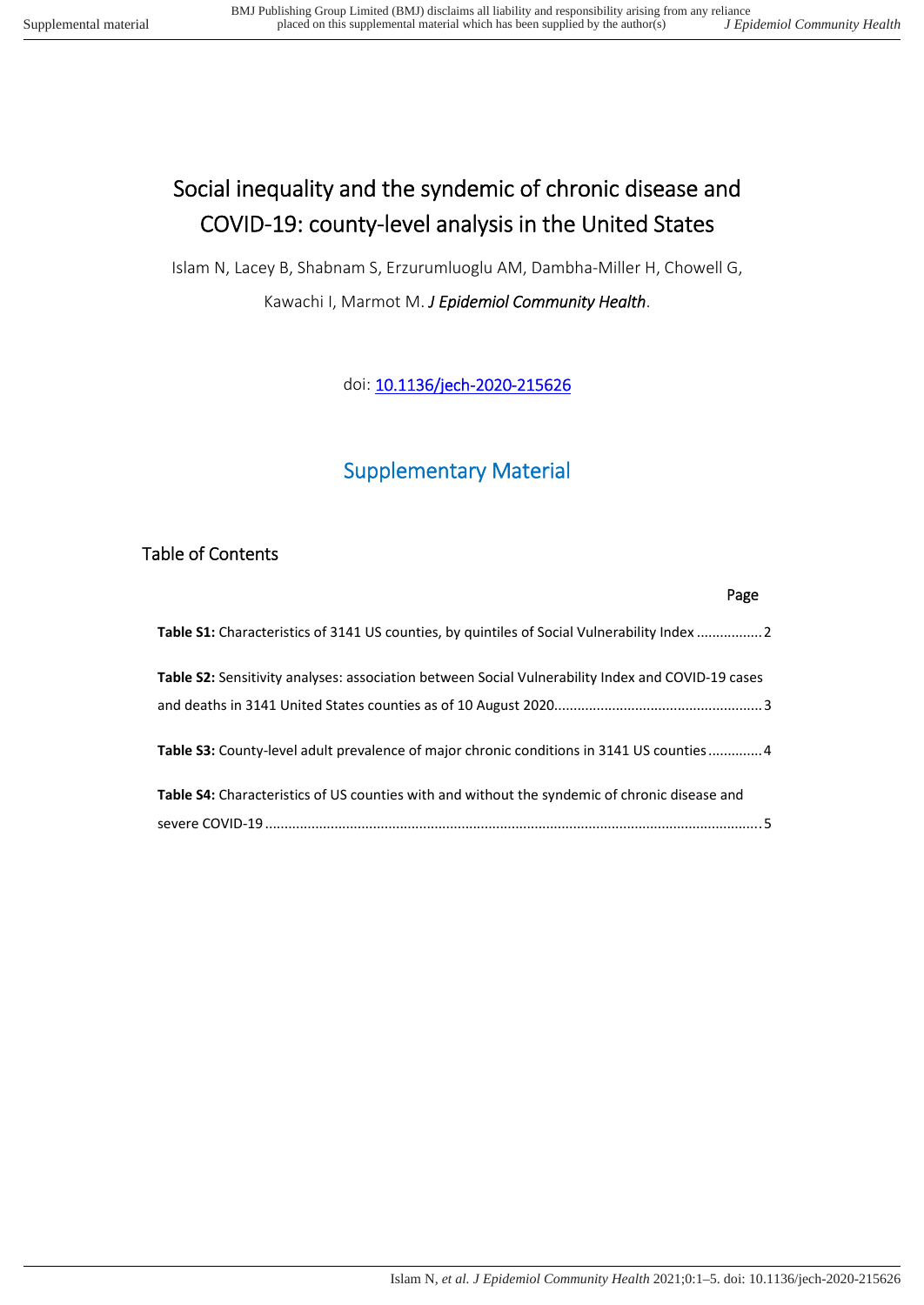#### Table S1: Characteristics of 3141 US counties, by quintiles of Social Vulnerability Index

|                                                   | Social vulnerability index |                  |                          |                          |                          |  |
|---------------------------------------------------|----------------------------|------------------|--------------------------|--------------------------|--------------------------|--|
| County-level characteristics                      | $1st$ quintile             | $2nd$ quintile   | 3 <sup>rd</sup> quintile | 4 <sup>th</sup> quintile | 5 <sup>th</sup> quintile |  |
|                                                   | (least vulnerable)         |                  |                          |                          | (most vulnerable)        |  |
| Counties, n                                       | 629                        | 628              | 628                      | 628                      | 628                      |  |
| Median (IQR) population (thousands)               | $16.9(5.5-57.4)$           | 31.2 (11.1-87.9) | 31.0 (13.2-85.1)         | 29.9 (14.2-76.0)         | 23.7 (12.3-49.4)         |  |
| Mean (SD) of % 65-years and above                 | 20.6(4.8)                  | 19.9(5.3)        | 19.4(4.8)                | 18.7(4.1)                | 17.7(3.9)                |  |
| Mean (SD) of % female                             | 49.8(1.2)                  | 50.0(1.6)        | 49.9(2.3)                | 50.0(2.5)                | 49.7 (3.2)               |  |
| Mean (SD) of % in poverty                         | 9.2(2.8)                   | 12.3(3.1)        | 14.9(3.7)                | 18.0(4.0)                | 23.6(6.3)                |  |
| Mean (SD) of % unemployed                         | 3.3(1.5)                   | 4.6(1.6)         | 5.6(1.8)                 | 6.6(2.3)                 | 8.7(3.4)                 |  |
| Mean (SD) of % uninsured                          | 6.6(3.0)                   | 8.3(3.8)         | 10.0(4.7)                | 11.3(4.4)                | 14.3(5.6)                |  |
| Mean (SD) of % ethnic minority                    | 9.7(7.8)                   | 15.0(11.9)       | 20.2(15.6)               | 26.0(18.2)               | 46.6(21.0)               |  |
| Median (IQR) per capita income (USD in thousands) | 32.0 (28.9-35.1)           | 28.4 (26.3-31.3) | 26.1 (23.9-28.9)         | 23.9 (21.8-26.3)         | 21.0 (18.8-23.2)         |  |

<span id="page-1-0"></span>IQR= interquartile range. One county excluded from analyses due to missing social vulnerability index score. Social Vulnerability Index defined by the US Centers for Disease Control and Prevention (US CDC) with data from the 2018 American Community Survey.<sup>15</sup>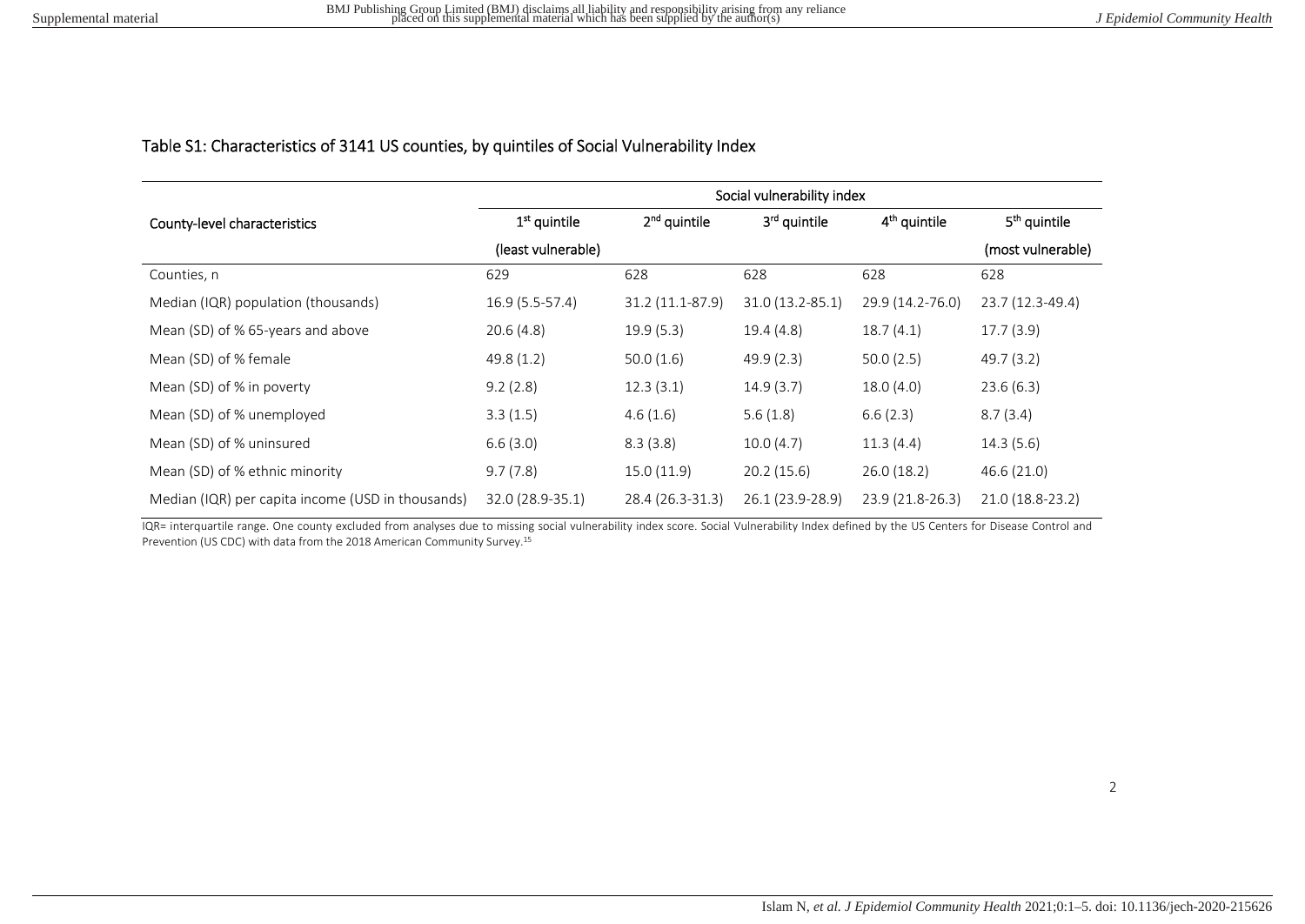# Table S2: Sensitivity analyses: association between Social Vulnerability Index and COVID-19 cases and deaths in 3141 United States counties as of 10 August 2020

|                                                                                                                                                                | Social vulnerability index |                   |                   |                   |                   |
|----------------------------------------------------------------------------------------------------------------------------------------------------------------|----------------------------|-------------------|-------------------|-------------------|-------------------|
|                                                                                                                                                                | 1st quintile               | 2nd quintile      | 3rd quintile      | 4th quintile      | 5th quintile      |
|                                                                                                                                                                | (least vulnerable)         |                   |                   |                   | (most vulnerable) |
| COVID-19 cases                                                                                                                                                 |                            |                   |                   |                   |                   |
| Adjusted rate ratio (95% CI), using Poisson<br>regression models* with additional adjustment<br>for proportion of county population aged 65<br>years and older | $1.0$ (Ref.)               | $1.25(1.17-1.33)$ | $1.40(1.31-1.49)$ | $1.66(1.56-1.76)$ | $2.01(1.88-2.14)$ |
| Adjusted rate ratio (95% CI), using Negative<br>Binomial regression models                                                                                     | $1.0$ (Ref.)               | $1.24(1.14-1.35)$ | $1.46(1.34-1.60)$ | $1.79(1.63-1.96)$ | $2.60(2.36-2.87)$ |
| COVID-19 deaths                                                                                                                                                |                            |                   |                   |                   |                   |
| Adjusted rate ratio (95% CI), using Poisson<br>regression models* with additional adjustment<br>for proportion of county population aged 65<br>years and older | $1.0$ (Ref.)               | $1.19(1.09-1.30)$ | $1.20(1.10-1.32)$ | $1.67(1.54-1.82)$ | $2.26(2.06-2.47)$ |
| Adjusted rate ratio (95% CI), using Negative<br>Binomial regression models                                                                                     | $1.0$ (Ref.)               | $1.33(1.14-1.53)$ | $1.43(1.23-1.67)$ | $1.81(1.55-2.12)$ | $2.76(2.33-3.25)$ |

<span id="page-2-0"></span>Data: US Centres of Disease Control and Prevention (CDC) and USAFacts.\*Models were adjusted for US States as a fixed-effect to adjust for State-level confounding factors in the Poisson regression models using the log of the population as an offset term, and a scale parameter, set as the Pearson χ2 statistic divided by the residual degrees of freedom, to address the issue of potential overdispersion.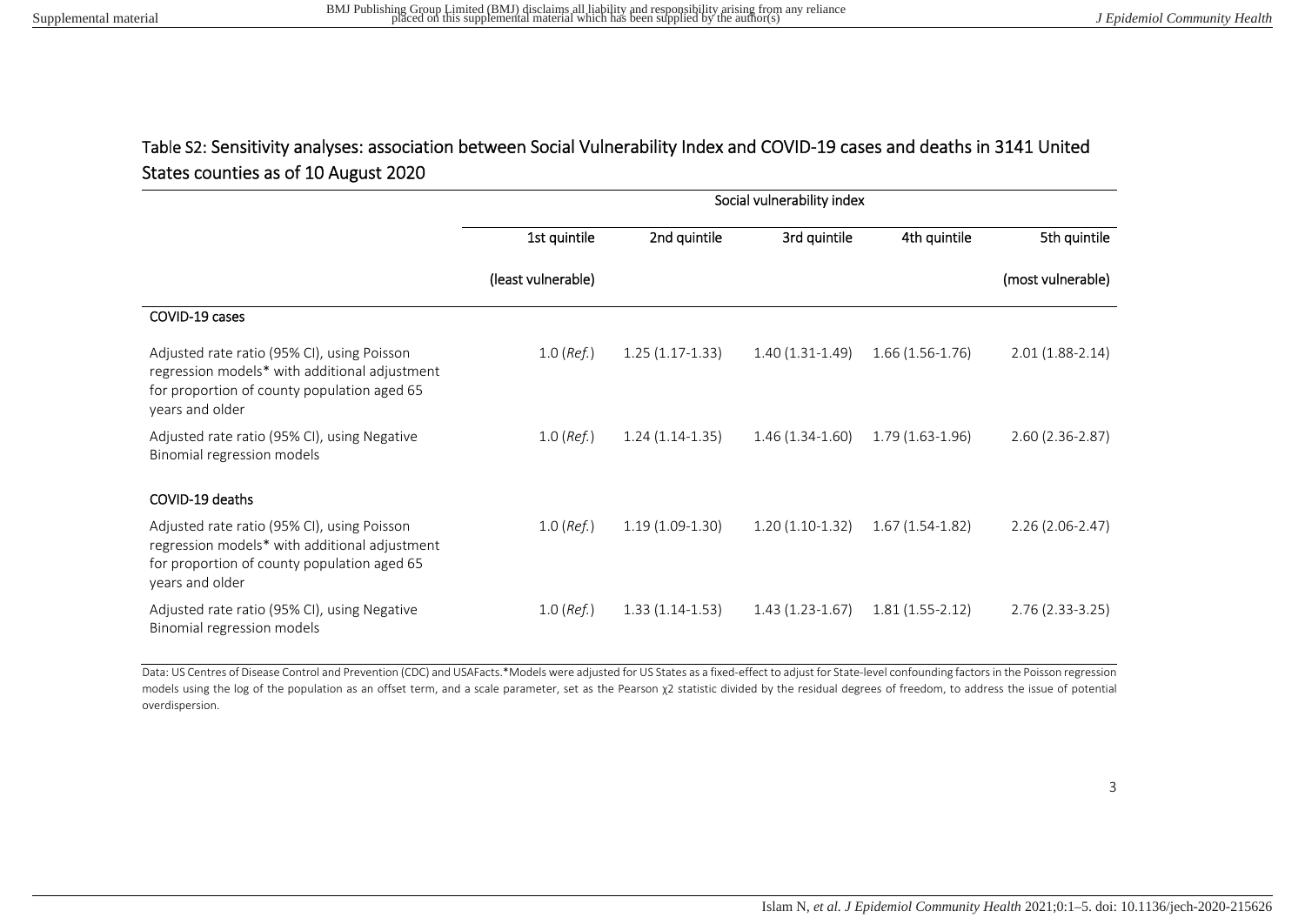#### Table S3: County-level adult prevalence of major chronic conditions in 3141 US counties

|                                       | Social vulnerability index |                   |                   |                          |                          |
|---------------------------------------|----------------------------|-------------------|-------------------|--------------------------|--------------------------|
|                                       | 1st quintile               | $2nd$ quintile    | 3rd quintile      | 4 <sup>th</sup> quintile | 5 <sup>th</sup> quintile |
|                                       | (least vulnerable)         |                   |                   |                          | (most vulnerable)        |
| Obesity                               |                            |                   |                   |                          |                          |
| Mean (SD) of county-level prevalence  | 32.6(4.3)                  | 33.5(4.0)         | 34.4(3.9)         | 36.2(3.7)                | 38.5(4.0)                |
| Adjusted prevalence ratio             | $1.00$ (Ref.)              | $1.03(1.02-1.05)$ | $1.08(1.06-1.10)$ | $1.15(1.13-1.16)$        | $1.24(1.22-1.26)$        |
| <b>Diabetes</b>                       |                            |                   |                   |                          |                          |
| Mean (SD) of county-level prevalence  | 10.9(1.6)                  | 11.8(2.0)         | 12.8(2.1)         | 14.0(2.1)                | 15.9(2.5)                |
| Adjusted prevalence ratio             | $1.00$ (Ref.)              | $1.07(1.05-1.09)$ | $1.14(1.12-1.16)$ | $1.25(1.23-1.27)$        | $1.41(1.39-1.43)$        |
| Chronic obstructive pulmonary disease |                            |                   |                   |                          |                          |
| Mean (SD) of county-level prevalence  | 7.4(1.5)                   | 8.4(2.0)          | 9.2(2.2)          | 10.1(2.4)                | 10.3(2.2)                |
| Adjusted prevalence ratio             | $1.00$ (Ref.)              | $1.07(1.04-1.09)$ | $1.14(1.12-1.17)$ | $1.20(1.17-1.23)$        | $1.32(1.28-1.35)$        |
| Heart disease                         |                            |                   |                   |                          |                          |
| Mean (SD) of county-level prevalence  | 7.7(1.4)                   | 8.1(1.7)          | 8.6(1.7)          | 9.1(1.7)                 | 9.5(1.6)                 |
| Adjusted prevalence ratio             | $1.00$ (Ref.)              | $1.05(1.02-1.07)$ | $1.10(1.08-1.13)$ | $1.13(1.10-1.15)$        | $1.25(1.22-1.28)$        |
| Chronic Kidney disease                |                            |                   |                   |                          |                          |
| Mean (SD) of county-level prevalence  | 3.1(0.4)                   | 3.2(0.5)          | 3.4(0.5)          | 3.6(0.5)                 | 4.0(0.5)                 |
| Adjusted prevalence ratio             | $1.00$ (Ref.)              | $1.05(1.04-1.07)$ | $1.12(1.10-1.13)$ | $1.18(1.17-1.20)$        | $1.32(1.30-1.35)$        |

<span id="page-3-0"></span>Prevalence estimates are among adults aged ≥18 years. Prevalence ratios adjusted for US States as a fixed-effect to adjust for State-level confounding factors in the Poisson regression models using the log of the population as an offset term, and a scale parameter, set as the Pearson χ2 statistic divided by the residual degrees of freedom, to address the issue of potential overdispersion. Data: US CDC, 2018 Behavioral Risk Factor Surveillance System (BRFSS) and the US Census population.